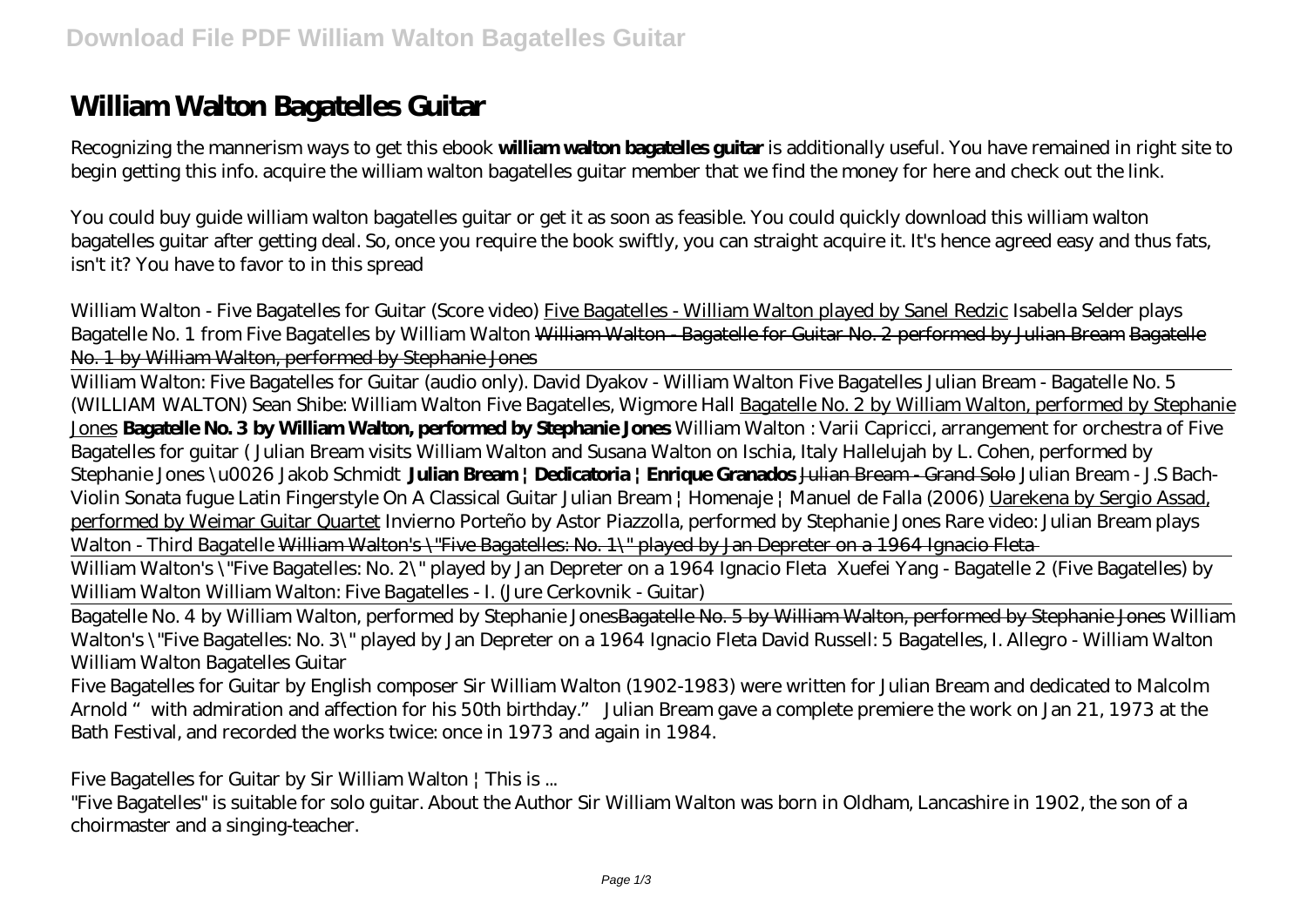# **Download File PDF William Walton Bagatelles Guitar**

#### *Five Bagatelles: Amazon.co.uk: Bream, Julian, Walton ...* TAB by William Walton

# *FIVE BAGATELLES FOR GUITAR - 2 TAB by William Walton ...*

From Fei's Studio : Xuefei Yang plays the second of William Walton's Five Bagatelles for Guitar. Guitar by Paul Fischer. #StayHome #WithMe Xuefei Yang http:/...

*Xuefei Yang - Bagatelle 2 (Five Bagatelles) by William Walton* Five Bagatelles William Walton ed Julian Bream

# *(PDF) Five Bagatelles William Walton ed Julian Bream ...*

5 Bagatelles: guitar: written for Julian Bream and dedicated to Malcolm Arnold orchestrated as Varii Capricci: Chamber music: 1980: Passacaglia: cello: 2 versions; written for Mstislav Rostropovich: Chamber music: 1982: Duettino: oboe and violin: Keyboard: 1916: Chorale Prelude on Wheatley: organ: Keyboard: 1917: Valse in C minor: piano: Keyboard: 1936: Theme for Improvisation: organ: Keyboard: 1940

# *List of compositions by William Walton - Wikipedia*

After playing the bagatelles during a visit to Walton, Bream was surprised to learn that the composer had forgotten he had originally written them for guitar! As the title implies, the bagatelles are modestly scaled and playful in style, with wayward harmonies, quirky rhythms, and an elusive tunefulness.

# *Bagatelles (5) for guitar | Details | AllMusic*

The Five Bagatelles were written for guitar and then transcribed for solo piano, and orchestra, by the composer himself. Ironically, Walton later seemed to forget that he originally wrote the Five Bagatelles for guitar (see the last few seconds of the following video: https://www.youtube.com/watch?time\_continue=217&v=Wk4RsE7VJ7I).

# *Five Bagatelles by William Walton – Classical Guitar Analysis*

The Five Bagatelles were written for guitar and then transcribed for solo piano, and orchestra, by the composer himself. Ironically, Walton later seemed to forget that he originally wrote the Five Bagatelles for guitar (see the last few seconds of the following video: https://www.youtube.com/watch?time\_continue=217&v=Wk4RsE7VJ7I).

# *William Walton – Classical Guitar Analysis*

Five Bagatelles for Guitar by English composer Sir William Walton (1902-1983) were written for Julian Bream and dedicated to Malcolm Arnold… Read More Stephanie Jones Plays Five Bagatelles by Walton